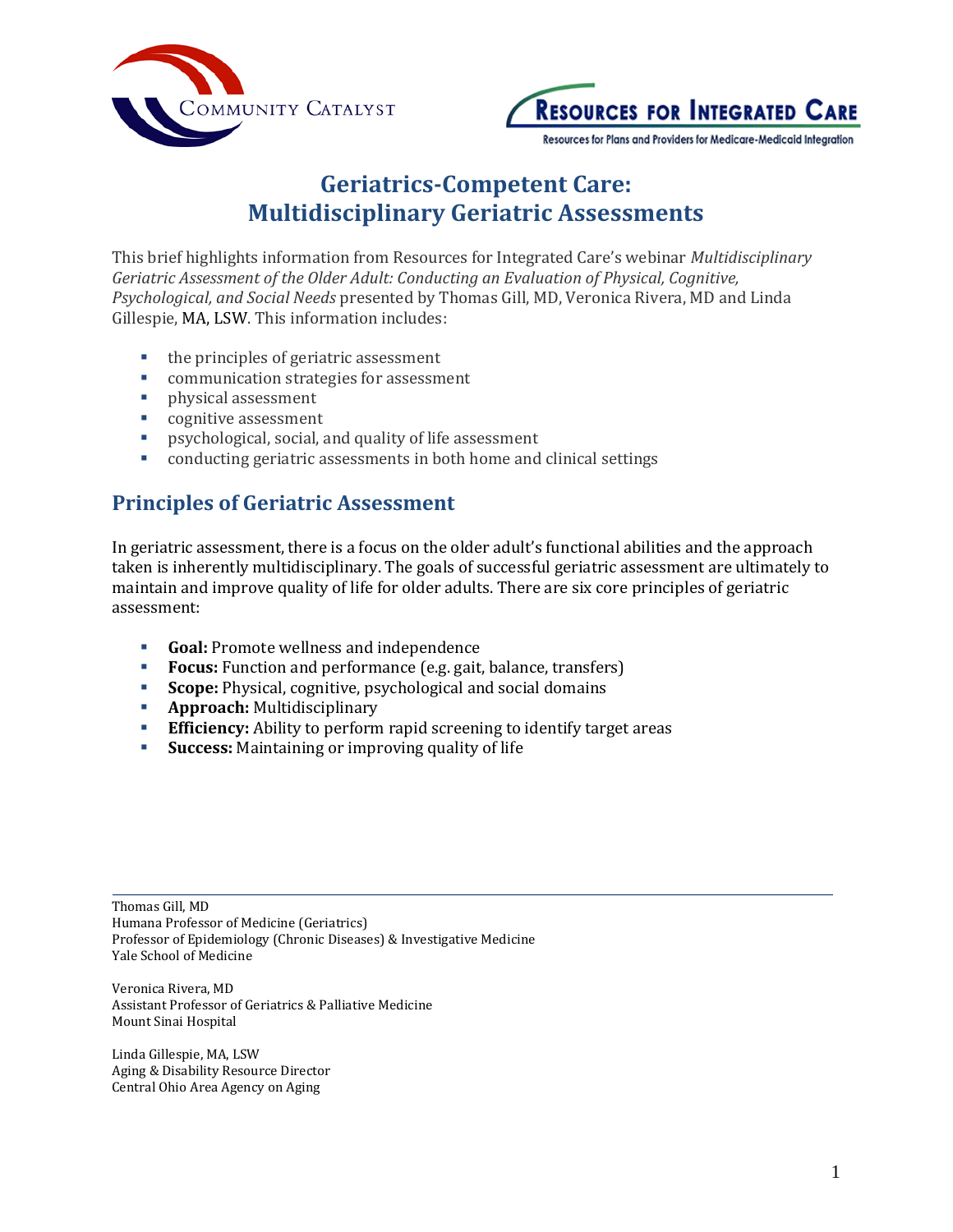An effective strategy to maximize the efficiency of assessment is to perform rapid screens that can identify target areas of concern requiring a more complete evaluation.

# **STRATEGIES FOR RAPID SCREENING**

| <b>Domain</b>             | <b>Rapid Screen</b>                                                                                                                                               |
|---------------------------|-------------------------------------------------------------------------------------------------------------------------------------------------------------------|
| <b>Functional Status</b>  | Answers "Yes" to one or more of the following:<br>Because of a health or physical problem, do you<br>need help to:<br>a. Shop?                                    |
|                           | b. Do light housework?<br>c. Walk across a room?<br>d. Take a bath or shower?<br>e. Manage the household finances?                                                |
| <b>Mobility</b>           | "Timed Get Up and Go" test: unable to complete in<br>less than 20 seconds                                                                                         |
| <b>Nutrition</b>          | Unintentional weight loss of >5% in prior 6 months<br>(or BMI < $20kg/m^2$ )                                                                                      |
| <b>Vision</b>             | If unable to read a newspaper headline and<br>sentence while wearing corrective lenses, test each<br>eye with Snellen chart: unable to read greater than<br>20/40 |
| <b>Hearing</b>            | Acknowledges hearing loss when questioned or<br>unable to perceive a letter/number combination<br>whispered at a distance of 2 feet                               |
| <b>Cognitive Function</b> | 3-item recall: unable to remember all 3 items after 1<br>minute                                                                                                   |
| <b>Depression</b>         | Answers "Yes" to "Do you often feel sad or<br>depressed?"                                                                                                         |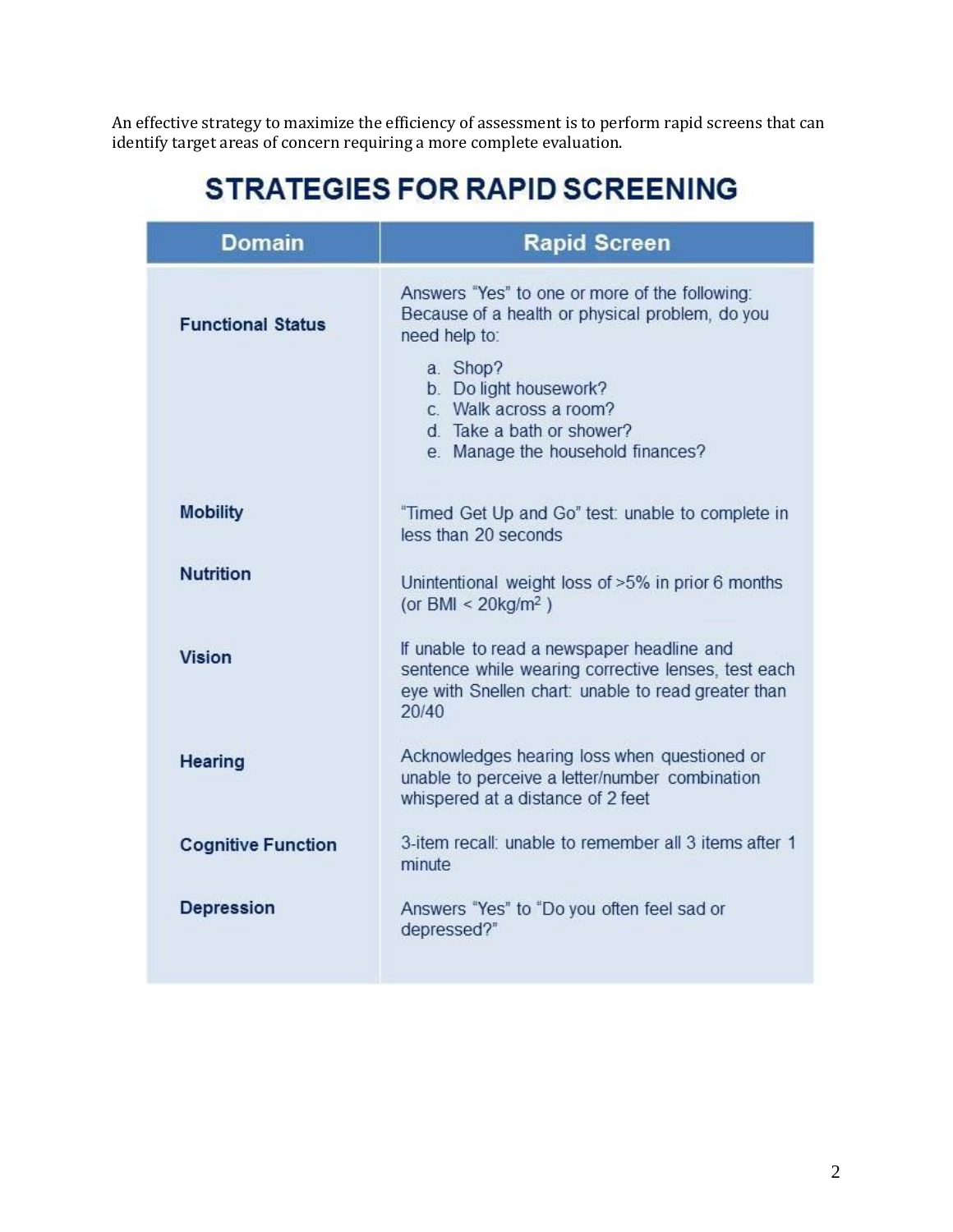### **Communication Strategies**

As part of geriatric assessment, it is important to establish and maintain a good relationship with the individual. Effective strategies for communicating with older adults include:

- **Introduce yourself**
- Address the person by last name
- Face the person directly
- Sit at eye level
- Speak slowly
- **Ask open-ended questions**
- Inquire about hearing deficits; raise voice volume accordingly
- If necessary, write questions in large print
- Allow ample time for the person to answer

#### **Physical Assessment**

 $\overline{a}$ 

Although being able to provide a rapid screening assessment for older individuals is the first step in the process, it is important to extend the assessment when areas of concern are identified. A complete physical assessment includes evaluating functional status, nutrition, vision, hearing and cognition.

Evaluation of functional status should include assessing activities of daily living (ADLs), instrumental activities of daily living (IADLs), the "timed get up and go" test, gait speed and life space:

- ADLs Walking, bathing, dressing, transferring, toileting, feeding, grooming
- IADLs Using telephone, preparing meals, managing finances, taking medications, doing laundry, doing housework, shopping, managing transportation
- "Timed Get Up and Go" Test Qualitative; timed; assesses gait, balance and transfers
- Gait Speed Strongest predictor of future disability and death
- Life Space Assessment of how large the individual's world is; is he or she confined or mobile within a room, home, block, neighborhood, etc.

Assessing nutrition is very important in that poor nutritional habits may reflect medical illness, depression, functional losses and/or financial hardship. Poor nutrition can be evaluated by both a simple visual inspection as well as by measuring the person's Body Mass Index (BMI), monitoring weight changes over time, and evaluating her or his diet.

Visual impairment can result from cataracts, glaucoma, macular degeneration and diabetic retinopathy. Abnormalities of accommodation worsen with age and need to be monitored. This can be achieved by asking about the person's visual experience with everyday tasks, such as watching TV, reading or driving. Performance-based screening is also recommended by asking the individual to read from an article or testing visual acuity using an eye exam test, such as [a Snellen](https://www.nlm.nih.gov/medlineplus/ency/article/001020.htm) Chart (for distance) or **Jaegar Card** (for close-up).<sup>1</sup>,<sup>2</sup>

<sup>1</sup> Farsightedness. U.S. National Library of Medicine. Medline Plus. https://www.nlm.nih.gov/medlineplus/ency/article/001020.htm

<sup>2</sup> Nearsightedness. U.S. National Library of Medicine. Medline Plus. https://www.nlm.nih.gov/medlineplus/ency/article/001023.htm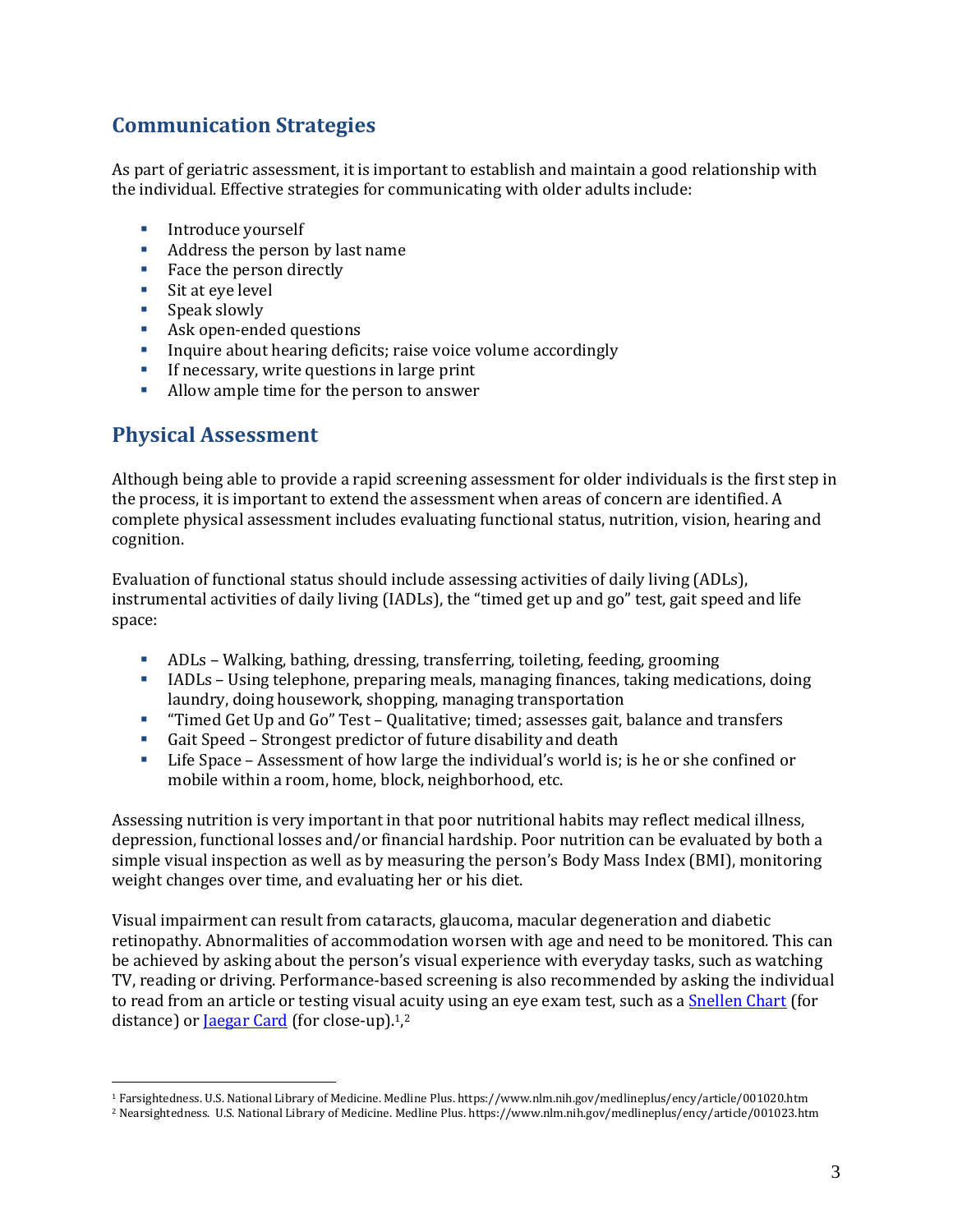Finally, hearing loss is common among older adults and has the potential to lead to social withdrawal, isolation and depression. Age-related hearing loss is usually bilateral and in the highfrequency range. It is best to first check for any cerumen impaction, which can lead to improved hearing when removed. If the person acknowledges hearing loss or has trouble hearing a letter/number combination whispered from two feet away, they should be referred for formal audiometry testing.

#### **Cognitive Assessment**

The prevalence of cognitive decline doubles every five years after the age of 65 and nearly 50 percent of those who are 80 years of age or older experience cognitive decline. Cognitively impaired older adults are at a higher risk for accidents, delirium, medical non-adherence and disability. Further, older adults with dementia don't usually complain of memory loss so it's important to conduct an objective cognitive assessment.

#### **Performance measures to assess cognition:**

- Recall three items after one minute
- **Folstein's [Mini-Mental State Examination](https://www.mountsinai.on.ca/care/psych/on-call-resources/on-call-resources/mmse.pdf)**  $(MMSE)<sup>3</sup>$
- **[Montreal Cognitive Assessment](http://www.mocatest.org/pdf_files/test/MoCA-Test-English_7_1.pdf) (MoCA)**<sup>4</sup> and [St. Louis University Mental Status](http://medschool.slu.edu/agingsuccessfully/pdfsurveys/slumsexam_05.pdf)  [Examination](http://medschool.slu.edu/agingsuccessfully/pdfsurveys/slumsexam_05.pdf) (SLUMS)<sup>5</sup>
- Tests of executive control:
	- o Clock-drawing test
	- o Listing four-legged animals test



#### **Psychological, Social, and Quality of Life Assessment**

When assessing psychological status in older adults, the prevalence of major depression among older persons is lower than in younger adults, but subclinical depression is more common. Older adults may not meet the Diagnostic and Statistical Manual of Mental Disorders (DSM) criteria for depression but still may have symptoms that warrant recognition and treatment. The single best screening item is to ask the person "if they feel sad or depressed." If s/he answers yes, the

 $\overline{a}$ <sup>3</sup> Mini-Mental State Examination (MMSE)[: https://www.mountsinai.on.ca/care/psych/on-call-resources/on-call-resources/mmse.pdf](https://www.mountsinai.on.ca/care/psych/on-call-resources/on-call-resources/mmse.pdf)

<sup>&</sup>lt;sup>4</sup> Montreal Cognitive Assessment (MoCA)[: http://www.mocatest.org/pdf\\_files/test/MoCA-Test-English\\_7\\_1.pdf](http://www.mocatest.org/pdf_files/test/MoCA-Test-English_7_1.pdf)

<sup>5</sup> St. Louis University Mental Status Examination (SLUMS)[: http://medschool.slu.edu/agingsuccessfully/pdfsurveys/slumsexam\\_05.pdf](http://medschool.slu.edu/agingsuccessfully/pdfsurveys/slumsexam_05.pdf)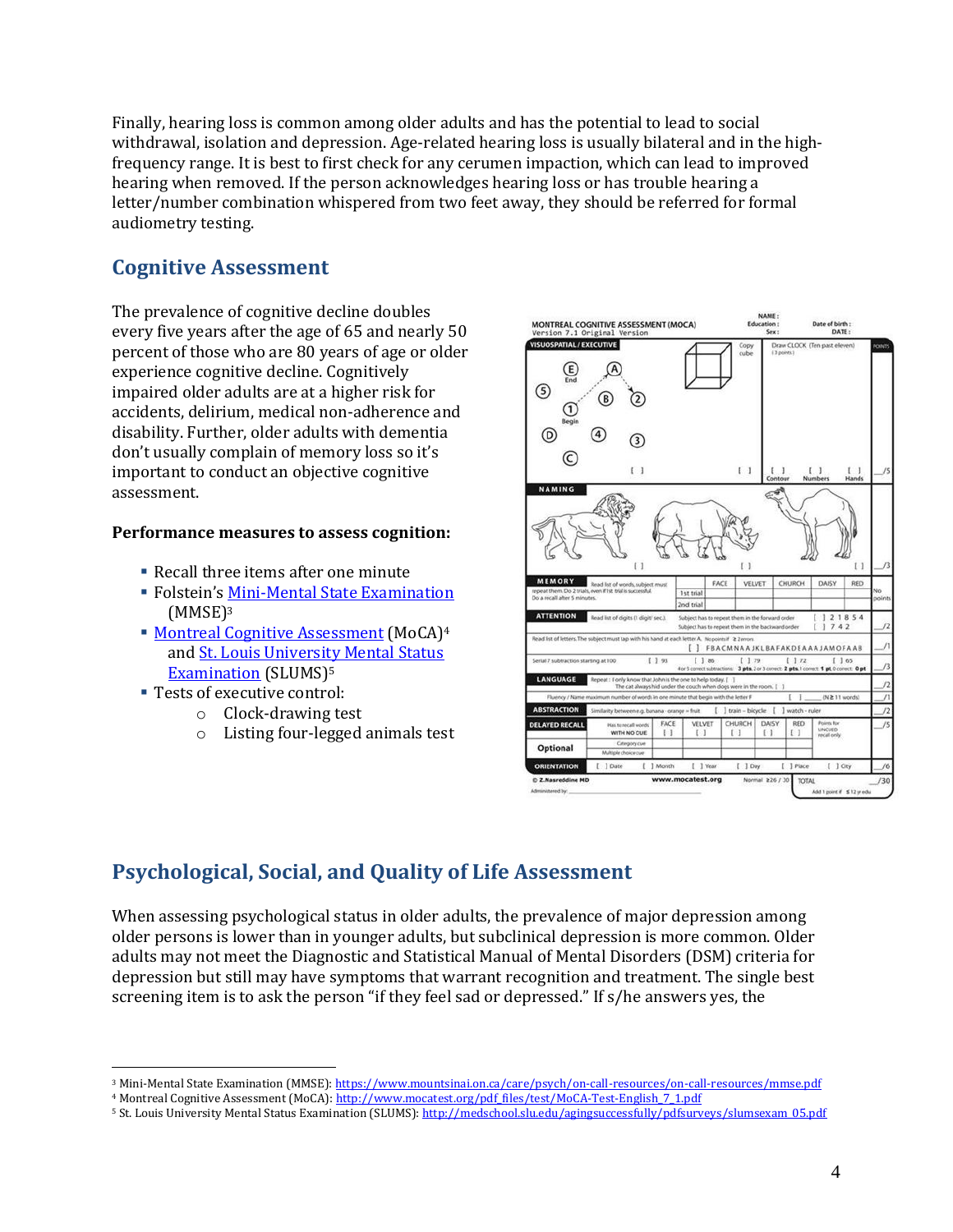instruments that could be administered next include the [Geriatric Depression Scale](http://consultgerirn.org/uploads/File/trythis/try_this_4.pdf) or the [Patient](http://www.commonwealthfund.org/usr_doc/PHQ2.pdf)  [Health Questionnaire-2.](http://www.commonwealthfund.org/usr_doc/PHQ2.pdf)6,7 It is also important to be alert for signs of anxiety and bereavement.

A proper social assessment includes the evaluation of the following domains:

- **Ethnic, spiritual and cultural background**
- Availability of a personal support system
- **Caregiver burden**
- Safety of the home environment
- **Elder mistreatment**
- **Advance directives**
- **Substance abuse**
- Sexual activity and sexually transmitted infections

Quality of life measurement will include various aspects of physical, cognitive, psychological and social function. Instruments such as the Short Form-36 Health Survey integrate evaluation across those four areas by assessing physical function, limitations due to physical and emotional health, bodily pain, social functioning, mental health, vitality and general health perceptions. Overall, it is essential to engage older adults and their families to understand their preferences regarding medical care and goals of care.

#### **Conducting Geriatric Assessments in a Clinical Setting**

In a busy office practice, it can be difficult to find the time to perform an adequate geriatric assessment with patients who already have multiple medical problems and are taking many medications. It is critical to effectively utilize the entire clinical care team. Medical assistants and nurses can be helpful in doing many of the assessment screens (e.g., falls, depression, cognitive impairment). Not only is it important to think about using the entire clinical care team, but also to use available electronic medical records for assistance, as well building in templates and best practice alerts to make sure these screens and assessments are completed. Assessments can be done over time; not everything needs to be accomplished during a single visit. Older adults with chronic illness and at risk for functional decline will be coming back into the clinic periodically, so clinicians have the opportunity to pace the process.

#### **Conducting In-Home Geriatric Assessments**

Many of the principles and techniques described above are also applicable when conducting inhome assessments. The added benefit of an in-home assessment is that the assessor can observe the living and family situation of the older adult and address potential barriers to following physician orders. The in-home assessment collects information about an individual's current situation, functional ability, strengths, problems and care needs. In-home assessments are usually conducted by a registered nurse or licensed social worker with prior experience and training in working with older adults. These providers are knowledgeable regarding the availability of, and eligibility for, home and community-based services. The assessment process can often lead to linkages with community-based resources that assist the older adult in remaining in the community and in complying with physician orders.

 $\overline{a}$ 

<sup>&</sup>lt;sup>6</sup> The Geriatric Depression Scale[: http://consultgerirn.org/uploads/File/trythis/try\\_this\\_4.pdf](http://consultgerirn.org/uploads/File/trythis/try_this_4.pdf)

<sup>&</sup>lt;sup>7</sup> The Patient Health Questionnaire-2[: http://www.commonwealthfund.org/usr\\_doc/PHQ2.pdf](http://www.commonwealthfund.org/usr_doc/PHQ2.pdf)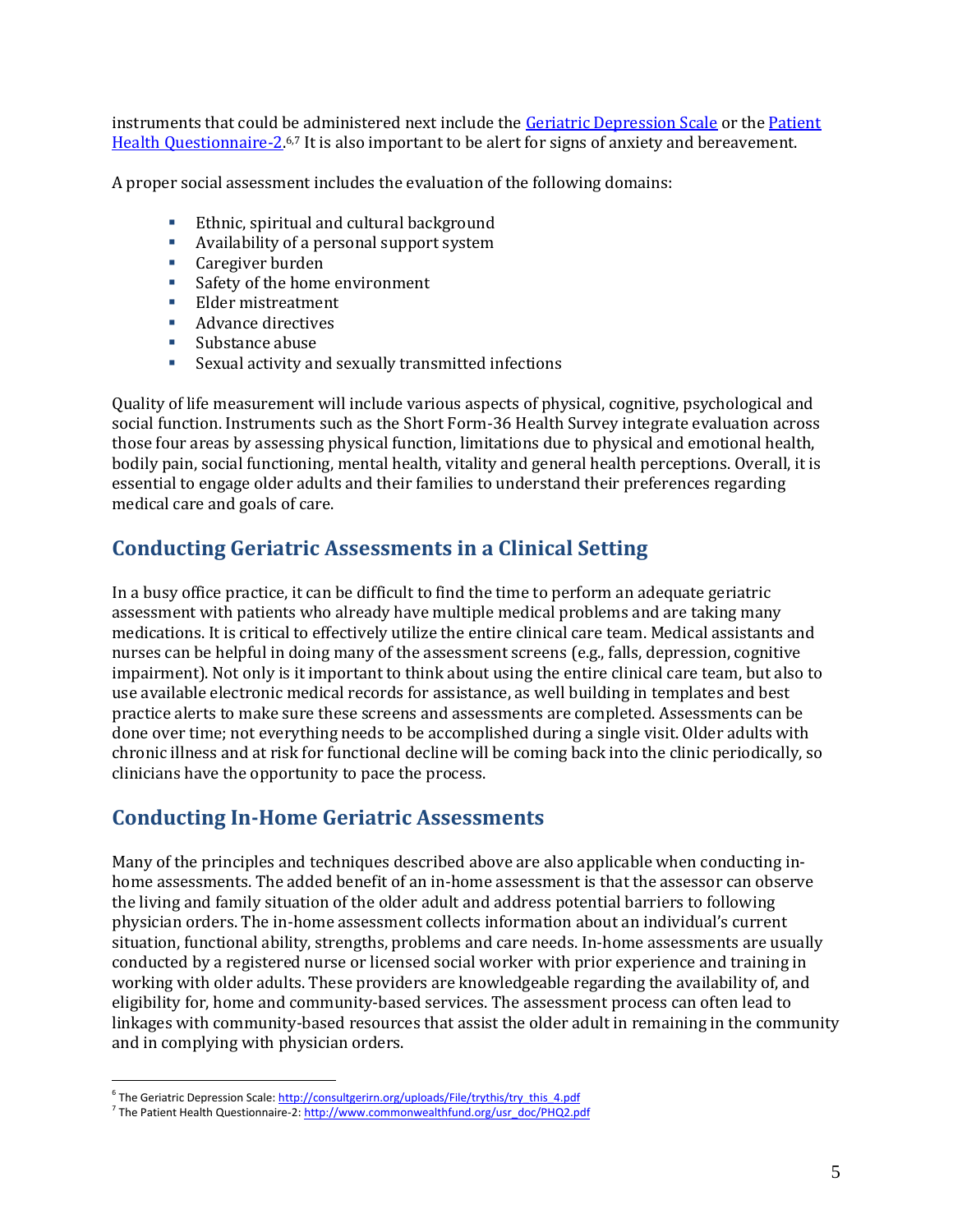A comprehensive in-home assessment includes evaluating the following:

- Medical history diagnoses, prior hospitalizations
- Medications organized, clearly labeled, no empty bottles, individual or caregiver understands reason for taking medication and how to take properly, compliance
- **Medical equipment in place or needed**
- Stairs or other physical hazards such as throw rugs, inadequate lighting, flooring, hoarding behavior
- **Evidence of rodents, roaches, bed bugs**
- Food in the refrigerator that is past expiration date
- **Working utilities and telephone**
- Advanced directives in place such as healthcare directives, power of attorney or guardianship
- Need for assistance with managing finances
- Ability to get in and out of the residence, transportation, issues of isolation
- **Signs of dementia and depression**
- Caregivers available, living in the home or nearby
- Ability of caregivers to continue assisting over time
- Others living in the home or visiting regularly who provide support or create difficulties
- **Signs of neglect or abuse**

#### **Care planning**

When it comes to care planning for an individual, the goals and preferences of the older adult and the caregivers need to be considered first and foremost. As part of the assessment, the provider should determine whether the older adult wishes to reside at home and whether he or she is able to do so, or need additional in-home assistance. The assessor should review available communitybased care options with the older adult and caregivers. In many communities there are a variety of options, including Medicaid-funded programs and community agencies that will provide services to adults who are 60 or older (typically, there are no financial requirements for these types of programs). In some localities, there are also county senior service programs that are often used as a way to obtain services for people who are not Medicaid-eligible or not quite as impaired as some of the Medicaid programs require. The assessor usually has a good understanding of programs and services available in the community and can link the older adult and/or family caregivers to those programs and provide as much assistance in arranging services as the person would like. Many community-based programs include ongoing care management to ensure that services are meeting needs and that the person's health and safety aren't being compromised by staying at home.

Tips on locating community resources

- Contact the Area Agency on Aging (AAA) serving the consumer's region. There are almost 700 AAAs in the United States
- AAAs offer information, referral, and linkage to programs and services and free in-home consultations
- Use the Eldercare Locator to find the nearest AAA: [www.eldercare.gov](http://www.eldercare.gov/)